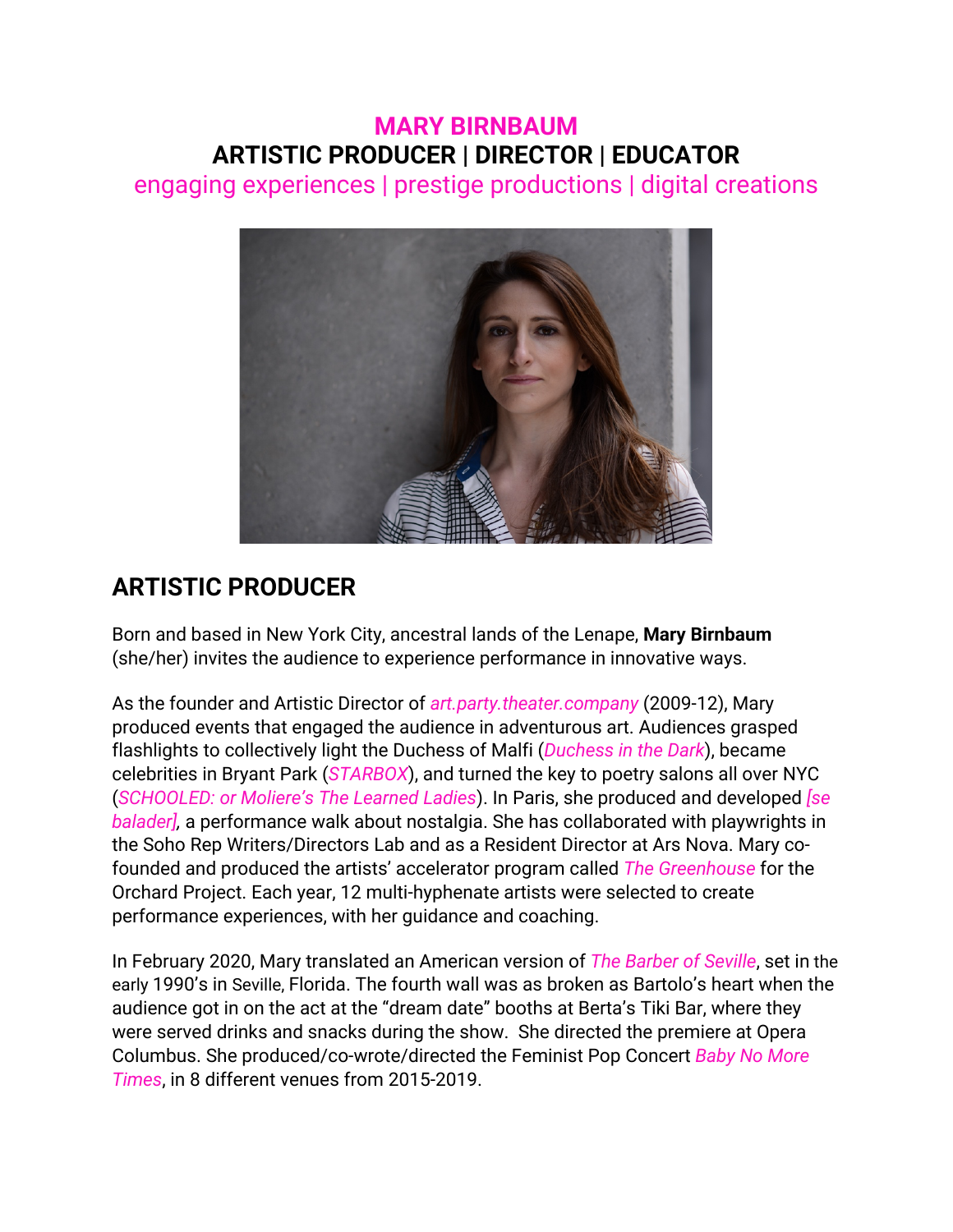During the pandemic, Mary shifted her focus to digital productions. She directed the cameras and actors for the virtual Juilliard Gala and live virtual Commencement, coordinating over 400 remote students and alums, with over 20K viewers. For the gala, she directed an entirely digital version of *Knee Play 5* by Philip Glass (reorchestrated by Nico Muhly) and enacted by Juilliard students and Lorraine Toussaint. She wrote the libretto for and directed the filmed opera *Apart/*Mental, a puppet murder mystery based on an actual theft in her building, with music by Ken Steen and co-direction by Anna Pool. With Julia Dawson, she devised the création lyrique *Obscura Nox*, a film of Mozart's "Exsultate, Jubilate" with interpolated music by composer Iman Habbibi. Both films are available on Helio Arts.

A member of the inaugural *New York City Center Junior Board*, Mary ran several fundraising events and cultivated donors from 2011-14. She developed and led campaigns for art.party each season, and delights in meeting donors, patrons and prospective donors for the arts everywhere she directs. In 2022, she completed her Certificate in Fundraising from BU and was mentored by Andrea Puente-Catan, Major Gifts Officer at San Diego Opera, as part of Opera America's Women's Opera Network Mentorship Program for Women Administrators.

Mary engages the following artists for joyful collaboration: Anshuman Bhatia, Grace Laubacher, Oana Botez, Adam Cates, Yuki Nakase-Link, Mimi Lien, Kristen Robinson, Nicole Pearce, Claudia Schreier, Jeffrey Page, Amanda Seymour, Sara Jean Tosetti, Geoff Kanick, Mikaela Mahony, Julia Dawson, Ariadne Grief & Camellia Koo.

## **DIRECTOR**

*New York Times* critic Anthony Tommasini called Mary's direction "viscerally overwhelming" (*The Rape of Lucretia* at Juilliard) and "genuinely insightful...vibrant" (*The Classical Style* at Carnegie Hall). Mary directs opera and theatre in New York (*The Magic Flute* and the "assured, affecting, and playful staging" of *L'Orfeo* at Juilliard, *NYT Best Classical Music of 2021*) as well as internationally, from Taiwan (*Otello*) to Central America *(L'elisir* at the National Theatre of Costa Rica and *La Bohème* in Guatemala), Australia and Israel, and across the U.S. (Montclair Peak Performances, Opera Philadelphia, Seattle Opera, Bard Summerscape, Opera Columbus, Virginia Arts Festival, Ojai Festival, and Boston Baroque, amongst others). Mary opened the 2019 Santa Fe Opera season with a new production of *La Bohème*, to sold out houses. That same summer, her production of *Dido and Aeneas* played Opera Holland Park in London and Opera de Versailles. In 2021, she directed a site-specific *Das Rheingold* at a TOP GOLF for Virginia Opera.

In standard repertoire, Mary uncovers stories that have been overlooked or buried within a text, at times recentering the narrative to include a wider expression of human experience. All her shows include artistic sleight of hand, the collision of classical and pop culture, and rigorously fun ensemble work.